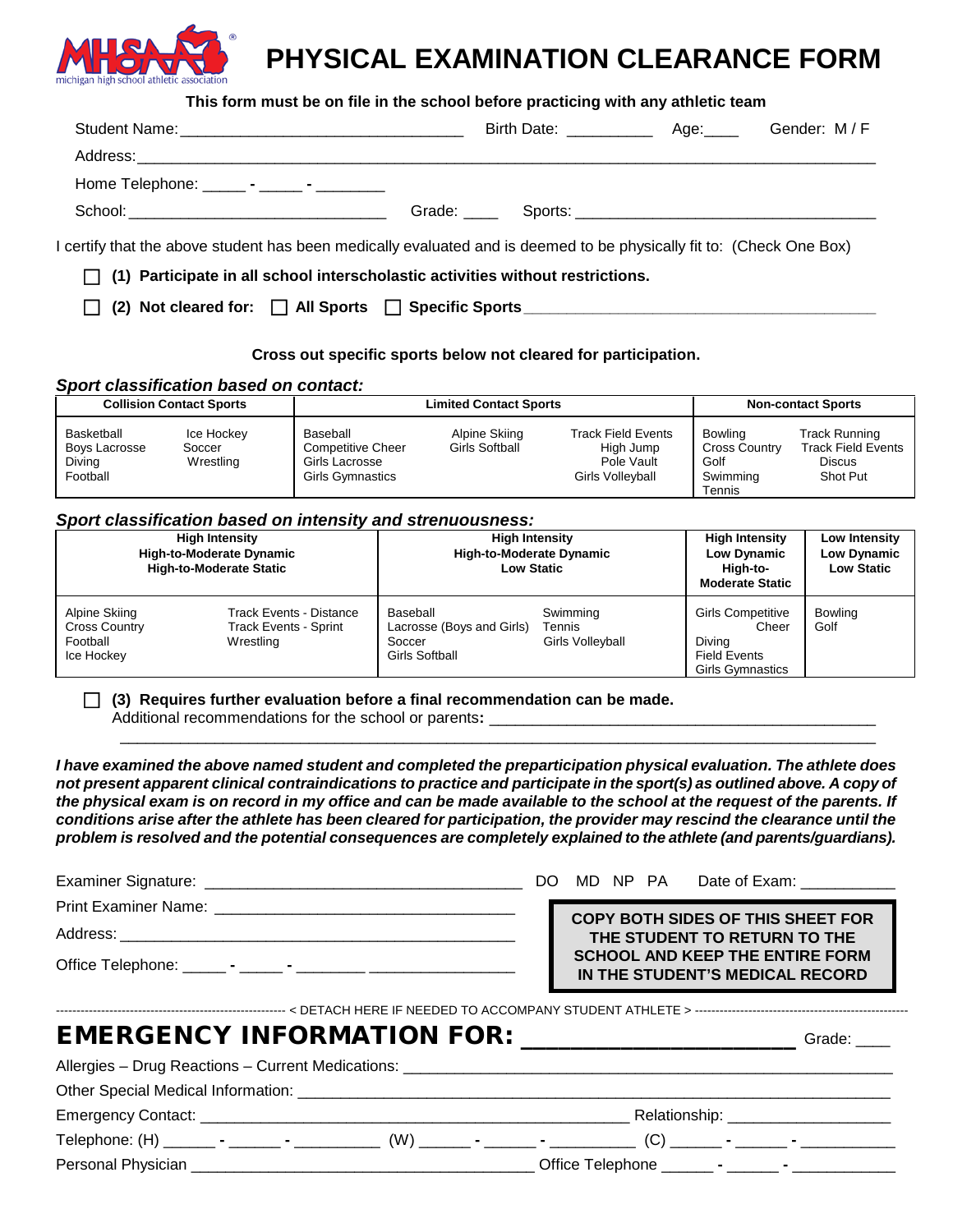

# INFORMATION & CONSENT FORM

- To be completed by parent/guardian or 18 year old or older student-athlete; please take time to complete
- the form to ensure the good health and safety of the student-athlete
- Must be signed in **four (4)** places by parent/guardian or 18 year old or older student-athlete (Below and on page 3)
- The exam date must be performed *on or after April 15<sup>th</sup>* to be valid for the following school year
- Copies of the first two pages, Clearance Form and Information & Consent Form, must be kept on file with school athletic department

| Last   |                                                                   | First                                                                            | Middle Initial                  |
|--------|-------------------------------------------------------------------|----------------------------------------------------------------------------------|---------------------------------|
|        | Sex: Grade: Age: Age:                                             |                                                                                  | Date of Birth:_________________ |
|        |                                                                   |                                                                                  |                                 |
| Street | Student's Address: ___________________<br>Father's/Guardian Name: | City                                                                             | Zip                             |
|        |                                                                   | Phone (home):__________________________________(work):__________________________ |                                 |
|        |                                                                   | Mother's/Guardian Name: Mannell All Allen Mother's/Guardian Name:                |                                 |
|        |                                                                   | Phone (home):__________________________(work): _________________________________ |                                 |

### STUDENT PARTICIPATION & PARENT OR GUARDIAN OR 18 YEAR OLD CONSENT

 The information submitted herein is truthful to the best of my knowledge. By my/my child's signature below, I/we acknowledge and MHSAA requirements. Further, in consideration of my/my child's participation in MHSAA-sponsored athletics, I/we do hereby agree, understand, appreciate, and acknowledge: that participation in such athletics is purely voluntary; that such activi- activities, which risk I/we assume; and that I/we agree to, and hereby, waive any and all claims, suits, losses, actions, or causes surers, volunteers, and affiliates based on any injury to me, my child, or any person, whether because of inherent risk, accident, that I/we have received concussion educational information that meets Michigan Department of Health and Human Services ties involve physical exertion and contact and that there is inherent risk of personal injury associated with participation in such of action against the MHSAA, its members, officers, representatives, committee-members, employees, agents, attorneys, innegligence, or otherwise, during or arising in any way from my/my child's participation in an MHSAA-sponsored sport.

 I/we understand that I am/we are expected to adhere firmly to all established athletic policies of my school district and the MHSAA

 I/we hereby give my consent for the above student to engage in interscholastic athletics and for the disclosure to the MHSAA of information otherwise protected by FERPA and HIPAA for the purpose of determining eligibility for interscholastic athletics. My child has my permission to accompany the team as a member on its out-of-town trips.

| T/We hereby dive my consent for the above student to engage in interscholastic athletics and for the disclosure to the MHSAA of<br>information otherwise protected by FERPA and HIPAA for the purpose of determining eligibility for interscholastic athletics. My<br>child has my permission to accompany the team as a member on its out-of-town trips. |       |  |  |  |
|-----------------------------------------------------------------------------------------------------------------------------------------------------------------------------------------------------------------------------------------------------------------------------------------------------------------------------------------------------------|-------|--|--|--|
| <b>Signature of STUDENT:</b>                                                                                                                                                                                                                                                                                                                              | Date: |  |  |  |
| Signature of PARENT OR GUARDIAN OR 18 YEAR-OLD                                                                                                                                                                                                                                                                                                            | Date  |  |  |  |

**INSURANCE STATEMENT:** Our son/daughter will comply with the specific insurance regulations of the school district.

The student-athlete has health insurance: Yes No

If yes, Family Insurance Co: \_\_\_\_\_\_\_\_\_\_\_\_\_\_\_\_\_\_\_\_\_\_\_\_\_\_\_\_\_ Insurance ID # \_\_\_\_\_\_\_\_\_\_\_\_\_\_\_\_\_\_\_\_\_\_\_\_\_\_

#### **MEDICAL TREATMENT CONSENT:** I, \_\_\_\_\_\_\_\_\_\_\_\_\_\_\_\_\_\_\_\_\_\_\_\_\_\_\_\_\_\_\_\_\_\_\_\_\_\_\_, an 18 year-old, or the parent or guardian of \_\_\_\_\_\_\_\_\_\_\_\_\_\_\_\_\_\_\_\_\_\_\_\_\_\_\_\_\_\_\_\_\_, recognize that as a result of athletic participation, medical treatment on an emergency basis may be necessary, and further recognize that school personnel may be unable to contact me for my consent for emergency medical care. I do hereby consent in advance to such emergency care, including hospital care, as may

be deemed necessary under the then-existing circumstances and to assume the expenses of such care.

**\_\_\_\_\_\_\_\_\_\_\_\_\_\_\_\_\_\_\_\_\_\_\_\_\_\_\_\_\_\_\_\_\_\_\_\_\_\_\_\_\_\_\_\_\_\_\_\_\_\_\_\_\_\_\_\_\_\_\_\_\_\_\_\_\_\_\_\_ \_\_\_\_\_\_\_\_\_\_\_\_\_\_\_\_ Signature of PARENT OR GUARDIAN OR 18-YEAR-OLD Date Date** 

of the form<br>of the formy<br>care, as may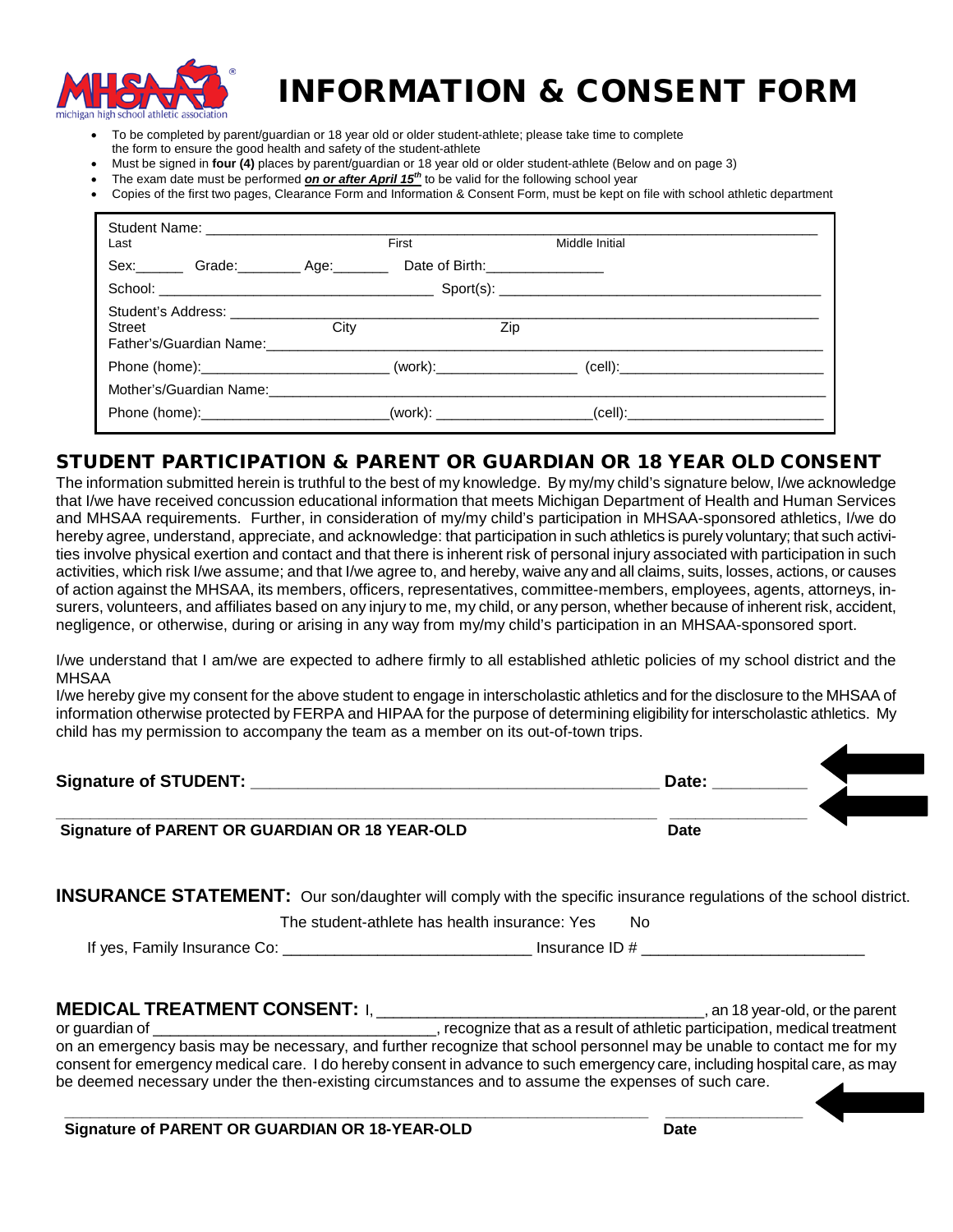#### **PREPARTICIPATION PHYSICAL EVALUATION PHYSICAL EXAMINATION FORM**

#### **PHYSICIAN REMINDERS**

1. Consider additional questions on more sensitive issues

- Do you feel stressed out or under a lot of pressure?
- Do you ever feel sad, hopeless, depressed or anxious?
- Do you feel safe at your home or residence?
- Have you ever tried cigarettes, chewing tobacco, snuff or dip?
- During the past 30 days, did you use chewing tobacco, snuff or dip?
- Do you drink alcohol or use any other drugs?
- Have you ever taken anabolic steroids or used any other performance supplement?
- Have you ever taken any supplements to help you gain or lose weight or improve your performance?
- Do you wear a seat belt, use a helmet and use condoms?
- 2. Consider reviewing questions on cardiovascular symptoms (questions 5-14).

| <b>EXAMINATION</b>                                                                       |                              |                                           |
|------------------------------------------------------------------------------------------|------------------------------|-------------------------------------------|
| Height<br>Weight                                                                         | $\Box$ Female<br>$\Box$ Male |                                           |
| <b>BP</b><br>Pulse                                                                       | Vision R 20/                 | L20/<br>$\Box N$<br>Corrected<br>$\Box Y$ |
| <b>MEDICAL</b>                                                                           | <b>NORMAL</b>                | <b>ABNORMAL FINDINGS</b>                  |
| Appearance                                                                               |                              |                                           |
| • Marfan stigmata (kyphoscoliosis, high-arched palate, pectus excavatum, arachnodactyly, |                              |                                           |
| arm span > height, hyperlaxity, myopia, MVP, aortic insufficiency)                       |                              |                                           |
| Eyes/ears/nose/throat                                                                    |                              |                                           |
| • Pupils equal                                                                           |                              |                                           |
| • Hearing                                                                                |                              |                                           |
| Lymph nodes                                                                              |                              |                                           |
| Heart <sub>①</sub>                                                                       |                              |                                           |
| • Murmurs (auscultation standing, supine, +/- Valsalva)                                  |                              |                                           |
| • Location of point of maximal impulse (PMI)                                             |                              |                                           |
| Pulses                                                                                   |                              |                                           |
| • Simultaneous femoral and radial pulses                                                 |                              |                                           |
| Lungs                                                                                    |                              |                                           |
| Abdomen                                                                                  |                              |                                           |
| Genitourinary (males only) <sup>2</sup>                                                  |                              |                                           |
| <b>Skin</b>                                                                              |                              |                                           |
| • HSV, lesions suggestive of MRSA, tinea corporis                                        |                              |                                           |
| Neurologic <sup>3</sup>                                                                  |                              |                                           |
| MUSCULOSKELETAL                                                                          |                              |                                           |
| <b>Neck</b>                                                                              |                              |                                           |
| Back                                                                                     |                              |                                           |
| Shoulder/arm                                                                             |                              |                                           |
| Elbow/forearm                                                                            |                              |                                           |
| Wrist/hand/fingers                                                                       |                              |                                           |
| Hip/thigh                                                                                |                              |                                           |
| Knee                                                                                     |                              |                                           |
| Leg/ankle                                                                                |                              |                                           |
| Foot/toes                                                                                |                              |                                           |
| Functional                                                                               |                              |                                           |
| $\bullet$ Duck-walk single leg hon                                                       |                              |                                           |

• Duck-walk, single leg hop

Consider ECG, echocardiogram, and referral to cardiology for abnormal cardiac history or exam.

Consider GU exam if in private setting. Having third party present is recommended.

Consider cognitive evaluation or baseline neuropsychiatric testing if a history of significant concussion.

□ Cleared for all sports without restriction.

|                    | $\Box$ Cleared for all sports without restriction with recommendations for further evaluation or treatment for |
|--------------------|----------------------------------------------------------------------------------------------------------------|
| $\Box$ Not cleared |                                                                                                                |
|                    | $\Box$ Pending further evaluation                                                                              |
|                    | $\Box$ Earlany charts                                                                                          |

- $\Box$  For any sports
- For certain sports \_\_\_\_\_\_\_\_\_\_\_\_\_\_\_\_\_\_\_\_\_\_\_\_\_\_\_\_\_\_\_\_\_\_\_\_\_\_\_\_\_\_\_\_\_\_\_\_\_\_\_\_\_\_\_\_\_\_\_\_\_\_\_\_\_\_\_\_\_\_\_\_\_\_\_\_\_\_\_\_\_\_\_\_\_\_\_\_\_\_\_\_\_\_\_\_\_\_\_\_\_\_\_\_\_\_\_\_\_\_\_\_\_\_\_\_\_\_\_\_

Reason \_\_\_\_\_\_\_\_\_\_\_\_\_\_\_\_\_\_\_\_\_\_\_\_\_\_\_\_\_\_\_\_\_\_\_\_\_\_\_\_\_\_\_\_\_\_\_\_\_\_\_\_\_\_\_\_\_\_\_\_\_\_\_\_\_\_\_\_\_\_\_\_\_\_\_\_\_\_\_\_\_\_\_\_\_\_\_\_\_\_\_\_\_\_\_\_\_\_\_\_\_\_\_\_\_\_\_\_\_\_\_\_\_\_\_\_\_\_\_\_\_\_\_\_\_\_\_

Recommendations \_\_\_\_\_\_\_\_\_\_\_\_\_\_\_\_\_\_\_\_\_\_\_\_\_\_\_\_\_\_\_\_\_\_\_\_\_\_\_\_\_\_\_\_\_\_\_\_\_\_\_\_\_\_\_\_\_\_\_\_\_\_\_\_\_\_\_\_\_\_\_\_\_\_\_\_\_\_\_\_\_\_\_\_\_\_\_\_\_\_\_\_\_\_\_\_\_\_\_\_\_\_\_\_\_\_\_\_\_\_\_\_\_\_\_\_\_\_\_\_\_\_\_\_\_\_\_\_\_\_\_

**I have examined the above-named student and completed the preparticipation physical evaluation. The athlete does not present apparent clinical contraindications to practice**  and particiapte in the sport(s) as outlined above. A copy of the physical exam is on record in my office and can be made available to the school at the request of the parents. If **conditions arise aftter the athlete has been cleared for participation, the physician may rescind the clearance until the problem is resolved and the potential consequences are completely explained to the athlete (and parents/guardians).** 

\_\_\_\_\_\_\_\_\_\_\_\_\_\_\_\_\_\_\_\_\_\_\_\_\_\_\_\_\_\_\_\_\_\_\_\_\_\_\_\_\_\_\_\_\_\_\_\_\_\_\_\_\_\_\_\_\_\_\_\_\_\_\_\_\_\_\_\_\_\_\_\_\_\_\_\_\_\_\_\_\_\_\_\_\_\_\_\_\_\_\_\_\_\_\_\_\_\_\_\_\_\_\_\_\_\_\_\_\_\_\_\_\_\_\_\_\_\_\_\_\_\_\_\_\_\_\_\_\_\_\_

| Name of Physician (print/type) |       | Date                     |  |  |
|--------------------------------|-------|--------------------------|--|--|
| Address                        | Phone |                          |  |  |
| Signature of Physician.        |       | (Circle One) MD DO PA NP |  |  |

*© 2010 American Academy of Family Physicians, American Academy of Pediatrics, American College of Sports Medicine, American Medical Society for Sports Medicine, American Orthopaedic Society for Sports Medicine, and American Osteopathic Academy of Sports Medicine. Permission is granted to reprint for noncommercial, educational purposes with acknowledgment. MHSAA 2016* 

Name \_\_\_\_\_\_\_\_\_\_\_\_\_\_\_\_\_\_\_\_\_\_\_\_\_\_\_\_\_\_\_\_\_\_\_\_\_\_\_\_\_\_\_\_\_\_\_\_\_\_\_\_\_\_\_\_\_\_\_\_\_\_\_\_\_\_\_\_\_ Date of Birth \_\_\_\_\_\_\_\_\_\_\_\_\_\_\_\_\_\_\_\_\_